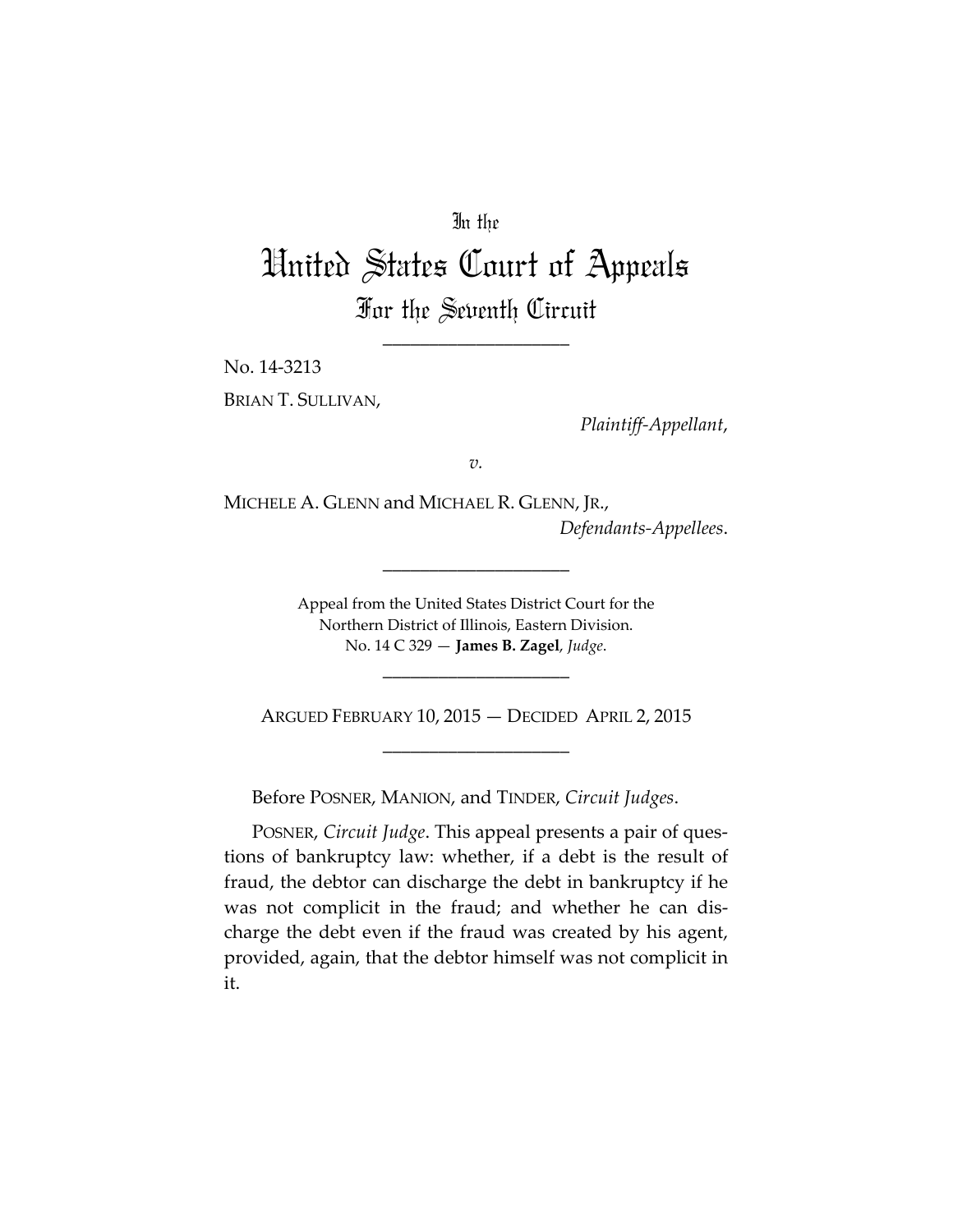The defendants, the Glenns, were in the real estate development business. In 2007 they encountered financial difficulties and asked a loan broker named Karen Chung to try to get them a short-term loan of \$250,000. She asked a lawyer named Brian Sullivan, of whom she was a friend and an occasional client, whether he'd be interested in making such a loan. He was, and agreed to lend the Glenns the \$250,000 repayable in two to three weeks with interest of \$5,000 per week. The Glenns needed the money for more than two weeks, but Chung told them and Sullivan that a bank had agreed to give the Glenns a \$1 million line of credit, though it would take a few weeks for the line of credit to become available—hence the need for the "bridge" loan from Sullivan, which the Glenns would easily be able to repay as soon as they could draw on the line of credit.

At the meeting in the fall of 2007 at which these arrangements were discussed, Sullivan asked about the current status of the bank loan. One of Chung's employees stepped out of the room, ostensibly to call the bank. When he returned he told Sullivan that the bank had indeed approved the \$1 million line of credit. In fact, as Chung well knew, her employee hadn't called the bank and the line of credit had not been (and never was) approved—indeed it had never been applied for. Sullivan was left in the dark. But before the meeting broke up he asked and eventually received promissory notes from the Glenns and from Chung, committing them personally to repay his \$250,000 loan if repayment was not made from the bank's line of credit.

The loan was never repaid. Chung declared bankruptcy. Sullivan filed an adversary complaint against her in the bankruptcy proceeding, claiming that she was not entitled to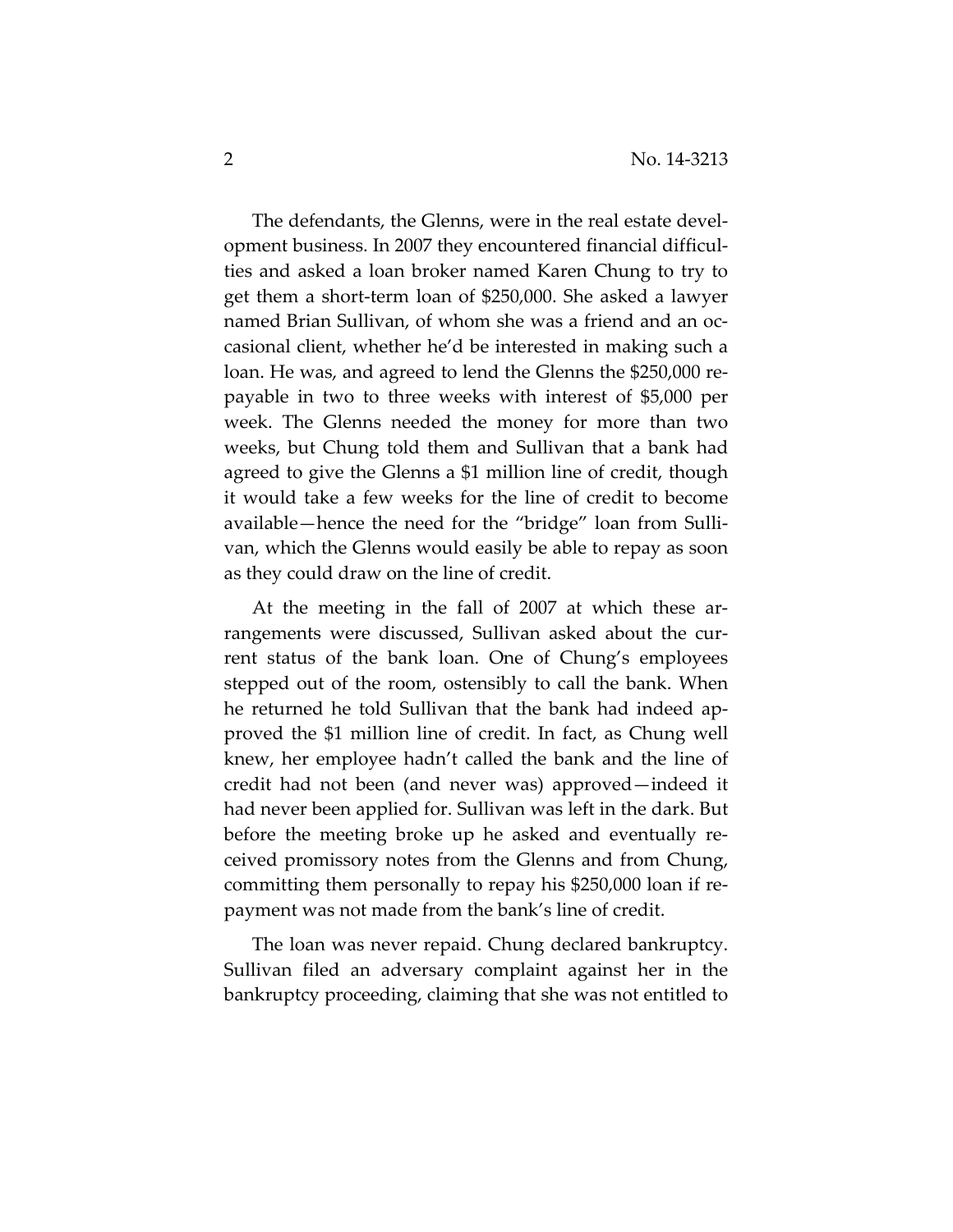discharge the debt to him created by her promissory note because it was her fraudulent assurance that the bank line of credit had been approved that had induced him to make the \$250,000 loan secured by promissory notes including Chung's. The Bankruptcy Code bars discharge of an individual debtor for a debt "obtained by … false pretenses, a false representation, or actual fraud ... ." 11 U.S.C. § 523(a)(2)(A). So the court refused to grant Chung her discharge.

The Glenns had also declared bankruptcy, and Sullivan had filed similar adversary complaints against them, which were consolidated. But in the consolidated proceeding the bankruptcy judge found that neither of the Glenns had committed fraud, and he refused to impute Chung's fraud to either of them under an agency theory argued by Sullivan he ruled that Chung had not been the Glenns' agent. He also rejected two alternative arguments of Sullivan—that if a debt is a product of fraud even the debtor's complete innocence is nevertheless no defense to the nondischargeability of the debt, and that Glenn had committed fraud rather than being simply the innocent beneficiary of Chung's fraud and his fraud had enabled the Glenns to induce Sullivan to make the bridge loan. The bankruptcy judge therefore concluded that the Glenns' debt to Sullivan was dischargeable, precipitating this appeal to us.

Sullivan's "debt not the debtor" theory is consistent with the language of the fraud exception to discharge, quoted above. But this just illustrates the limitations of literal interpretation of statutory language. If his interpretation were correct, then had Chung assigned the debt that she owed to Sullivan to some innocent third party, who as a result of the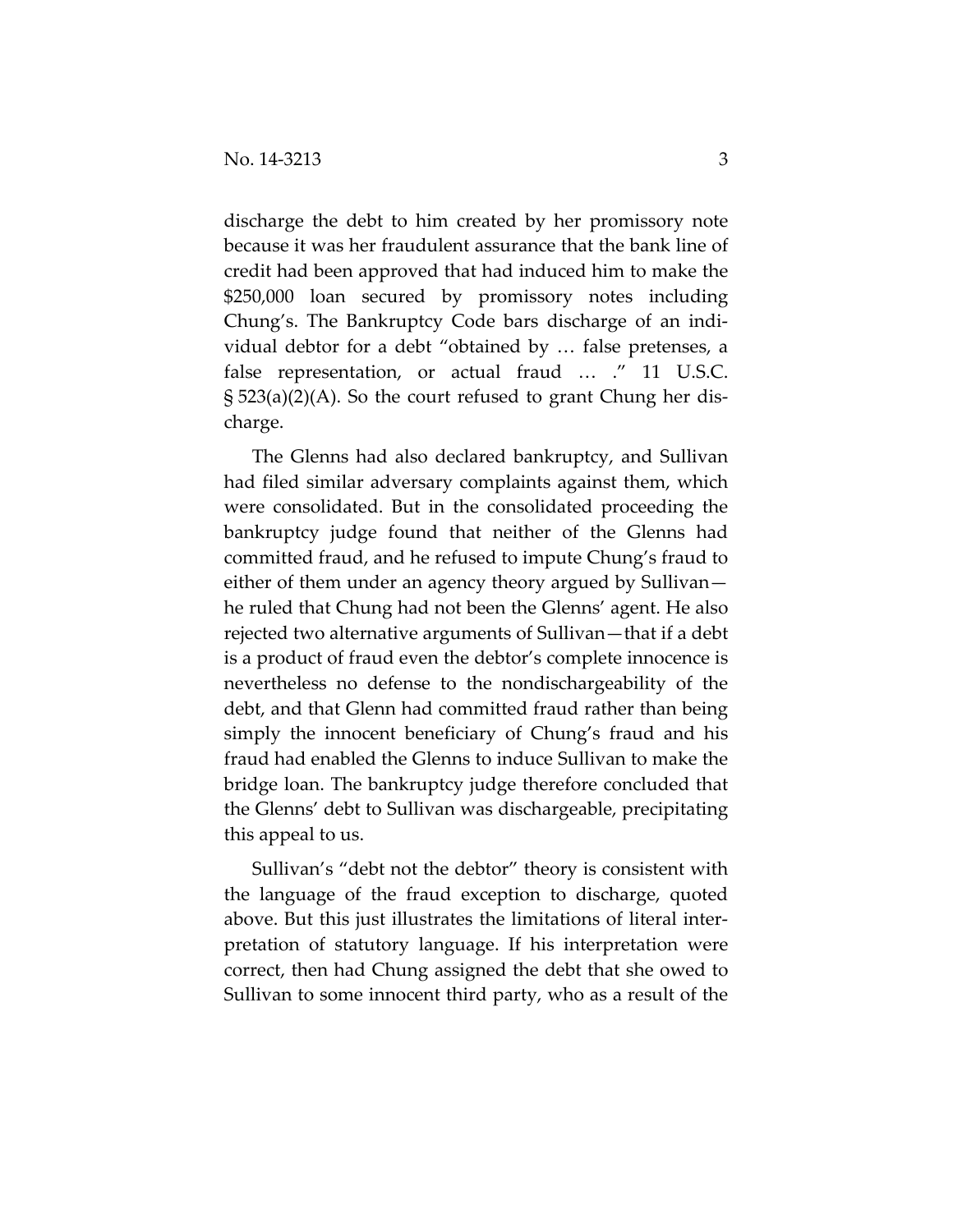assignment became a debtor of Sullivan and later went bankrupt, the assignee could not discharge the debt in bankruptcy, because the debt had originated in fraud—even if Chung had lied to the assignee about the debt's fraudulent origin. That would make no sense. It would be a form of attainder: an innocent person punished for the misdeed of an ancestor, or in this case an assignor.

Sullivan's alternative theory, based on the law of agency—that Chung was the Glenns' agent and the misdeeds of the agent within the scope of the agency are imputed to the principal—has greater promise. The Glenns deny that Chung was their agent. They argue that as a loan broker Chung was an independent contractor. But if you hire someone to negotiate a deal for you, subject to your approval, that someone is your agent. *Petty v. Cadwallader*, 482 N.E.2d 225, 228 (Ill. App. 1985) (Illinois law); *Whitley v. Taylor Bean & Whitacker Mortgage Corp.*, 607 F. Supp. 2d 885, 903–04 (N.D. Ill. 2009) (same); *First National Bank v. El Camino Resources, Ltd.*, 447 F. Supp. 2d 902, 910 (N.D. Ill. 2006) (same); *Armstrong v. Republic Realty Mortgage Corp.*, 631 F.2d 1344, 1348– 50 (8th Cir. 1980) (Missouri law). In addition, the principal is liable for a misrepresentation made by its agent if the person to whom the misrepresentation was made would have no reason to doubt that it was a true statement, authorized by the principal. *American Society of Mechanical Engineers, Inc. v. Hydrolevel Corp.*, 456 U.S. 556, 565–68 (1982).

But the issue in this case is not the Glenns' liability to Sullivan, which is anyway fully grounded on their promissory notes, making any vicarious tort liability that might be imposed on them irrelevant. The issue is whether their agent's fraud is grounds for denying them their discharge in bank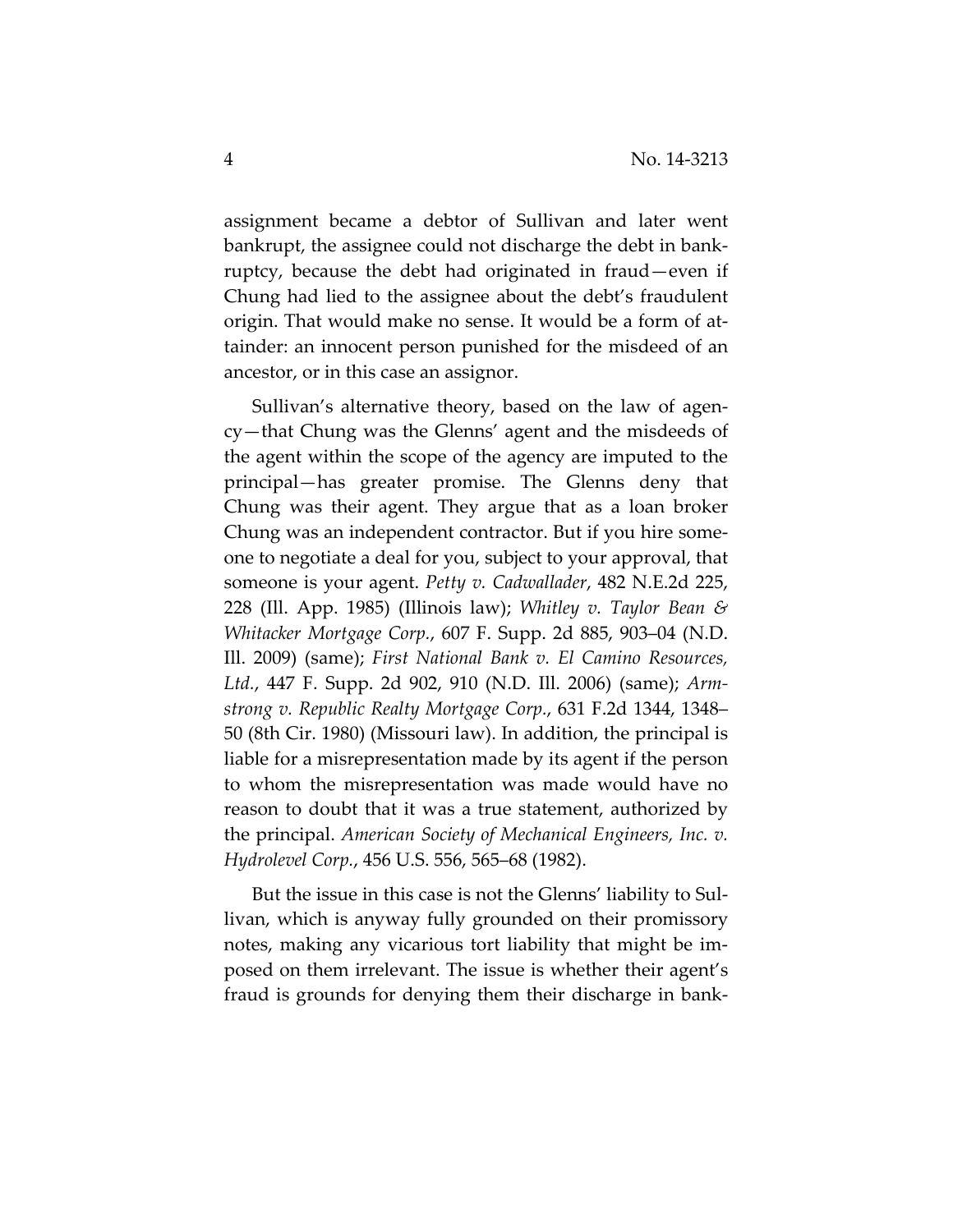ruptcy. Sullivan is emphatic that it is. His opening brief declares that "nondischargeability … does not turn on whether the debtor himself did something bad"—"guilt or innocence has nothing to do with it." In other words you can do nothing bad but still be denied a discharge in bankruptcy—no fresh start for the innocent. As Sullivan nostalgically remarks, "Contrary to popular belief, bankruptcy was initially created for the benefit and protection of creditors, not debtors." Yes, and debtors used to be sent to prison.

We don't think that Chung's fraud should result in the denial of the Glenns' discharge in bankruptcy. "Proof that a debtor's agent obtains money by fraud does not justify the denial of a discharge to the debtor, unless it is accompanied by proof which demonstrates or justifies an inference that the debtor knew or should have known of the fraud." *In re Walker*, 726 F.2d 452, 454 (8th Cir. 1984). That condition for denial of the discharge is not satisfied in this case. Moreover, Sullivan, the victim of the fraud, was in as good a position as the Glenns to have detected it before it could have done any harm. All he would have had to do—and should have done anyway, as a matter of elementary precaution—before making a \$250,000 loan was to call the bank for verification that the Glenns' line of credit—the *sine qua non* of his being assured of repayment of his bridge loan—had been approved. If the bank refused to give him the information without Glenn's approval, he had only to ask Glenn for that approval. Sullivan had to have known that if the line of credit hadn't been approved, his chances of being repaid his bridge loan would plummet. He may have realized this—such realization may have been the reason for his insisting on promissory notes from the Glenns and Chung. But he should have called the bank, since if it confirmed the issuance of the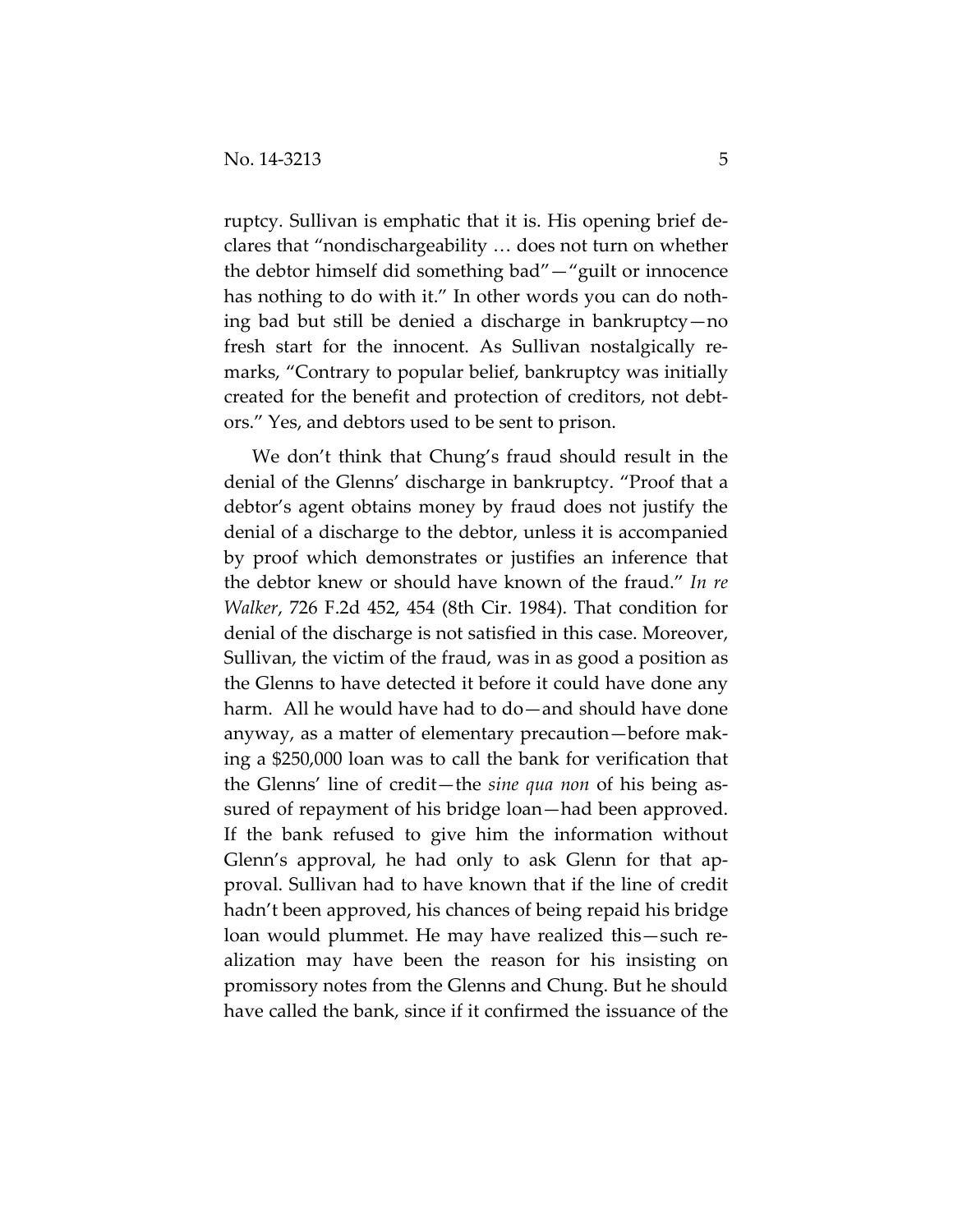line of credit he would have less need for those notes—and since if the Glenns and Chung were unable to pay the notes and declared bankruptcy and were discharged in bankruptcy he would have little chance of collecting the Glenns' debt to him. He thus is mistaken to say that the Glenns "were in a far superior position than [he] to prevent the fraud from happening in the first place."

This is not to say that Chung would have been entitled to a discharge in bankruptcy of a debt owed to Sullivan, on the ground that Sullivan should have protected himself against any possible fraud by her or the Glenns by asking the bank whether it had authorized the loan to the Glenns. As between fraudulent and careless, careless wins. *Mayer v. Spanel Int'l Ltd.*, 51 F.3d 670, 672, 675–76 (7th Cir. 1995). But the question is whether the Glenns, who have not been shown to be careless in hiring and relying on Chung, should lose their discharge in bankruptcy to Sullivan, who would not have lost his \$250,000 had he exercised even slight care.

Sullivan was eager to make the loan; it constituted a very lucrative opportunity. A loan of \$250,000 outstanding for a year that pays \$5,000 in interest every week will return the lender \$260,000 in interest (52 weeks times \$5,000 per week) over the course of the year. The aggregate interest will be 104 percent of the principal of the loan. It's not every day that one is offered interest on a loan at an annual rate of 104 percent (not that the loan was expected to be outstanding for anywhere near a year). It appears, moreover, that in agreeing to make the loan Sullivan was relying not only on Chung's being the borrowers' agent but also on his friendship with her. His opening brief describes the two as "good friends," and at the trial he described them as "very good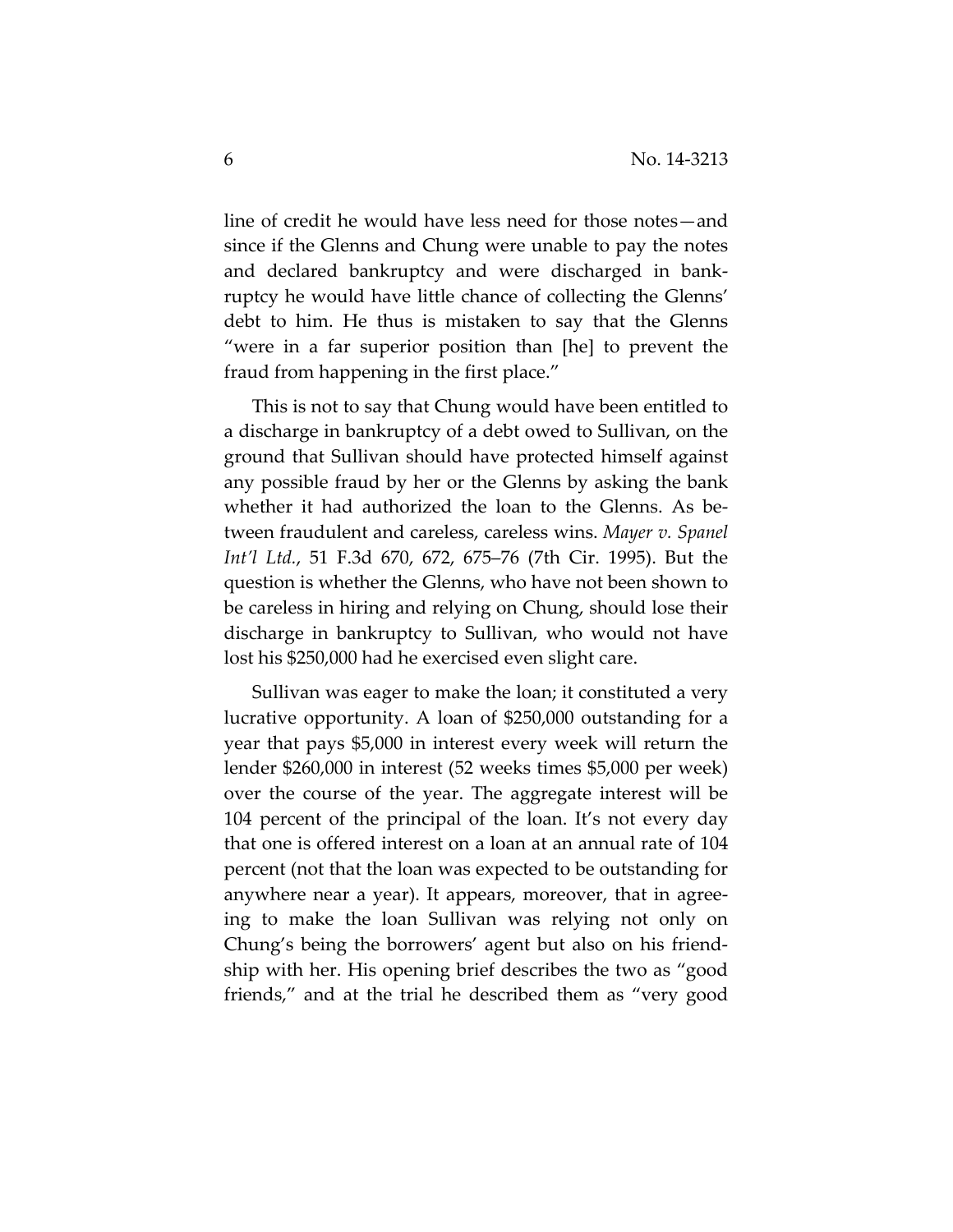friends." That they were "good friends" or "very good friends" tarnishes Sullivan's agency theory. He may have been trusting her more as a friend than as the Glenns' agent.

We go further: Sullivan's dealings with Chung bordered on the irrational. Before he made the bridge loan to the Glenns he had lent her \$30,000, which she did not repay. After the bank deal failed to close on time he lent her another \$30,000. And after he learned that the bank had not authorized the line of credit he lent her \$35,000 more. (So far as we know, neither of those loans was repaid, either.) Until the fraud was exposed he was putty in her hands.

It's true as he argues that imposing liability for benefiting however innocently from a fraud would make debtors, such as the Glenns (who benefited by getting the bridge loan from Sullivan), police their agents more carefully. But it would also increase the complexity and cost of commercial transactions. Bankruptcy creates a form of limited liability, which encourages transacting. Withdrawing the option of a discharge in bankruptcy thus increases transactional risk for debtors. So it's a wash—there is, so far as we can determine, no net social benefit to be obtained by embracing the positions urged by Sullivan.

*In re Walker*, *supra*, 726 F.2d at 454, holds that a principal, such as Glenn, of an agent who commits fraud forfeits his right to a discharge in bankruptcy only if he "knew or should have known of the agent's fraud" or "was recklessly indifferent to the acts of his agent." To the same effect see, besides cases cited in *id*., *In re Huh*, 506 B.R. 257, 266–71 (9th Cir. BAP 2014). Some cases lean the other way, see *In re Bonnanzio*, 91 F.3d 296, 302–03 (2d Cir. 1996); *In re Cohn*, 54 F.3d 1108, 1119 (3d Cir. 1995); *In re Lansford*, 822 F.2d 902, 904–05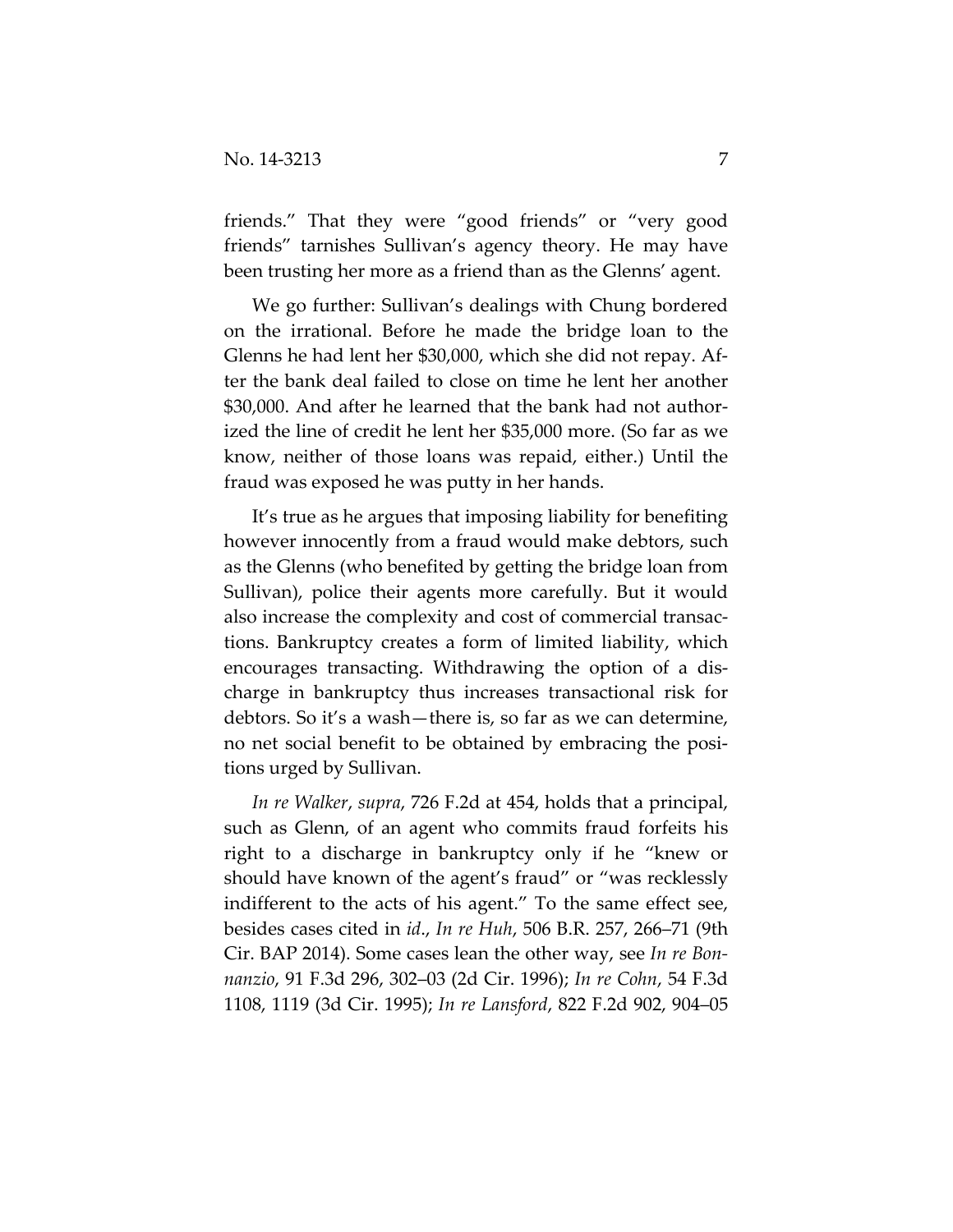(9th Cir. 1987), but no appellate court has actually rejected *Walker*. Granted, the *Walker* standard is a bit mushy; if it's enough to deny the discharge that the principal "should have known of the agent's fraud," there will never be an occasion for requiring proof of reckless indifference. No matter; there's no indication that Glenn was aware, or should have been aware, of Chung's fraud.

In any event, Sullivan didn't try to meet the standard of *Walker*. Instead, twanging the second string of his bow, he assumed the heavier burden of trying to show that Michael Glenn was guilty of fraud because he "knew, or had to know, that the [Bank] Loan never existed and therefore could never be a source of funds to pay off the Sullivan Loan." Obviously if Glenn was guilty of fraud he cannot discharge his \$250,000 debt (based on his promissory note) to Sullivan in bankruptcy. But Glenn testified without contradiction that his usual method of obtaining bank loans was just to email a loan request to a bank, rather than to submit a formal loan application, and that he would receive informal notice of approval of his application before receiving documentary confirmation. So when Chung's employee told him that the bank had confirmed over the phone its approval of the line of credit sought by the Glenns, Glenn had no reason to doubt that the line of credit had indeed been approved and that therefore Sullivan's bridge loan would be repaid.

 Sullivan further argues that Glenn told him that "a large portion" of the bridge-loan money would be used forthwith for grading and for asphalt paving at a construction site, but that in fact all the money was used to pay off creditors. Sullivan claims that had he known the money was to be used to pay off creditors he would not have made the bridge loan